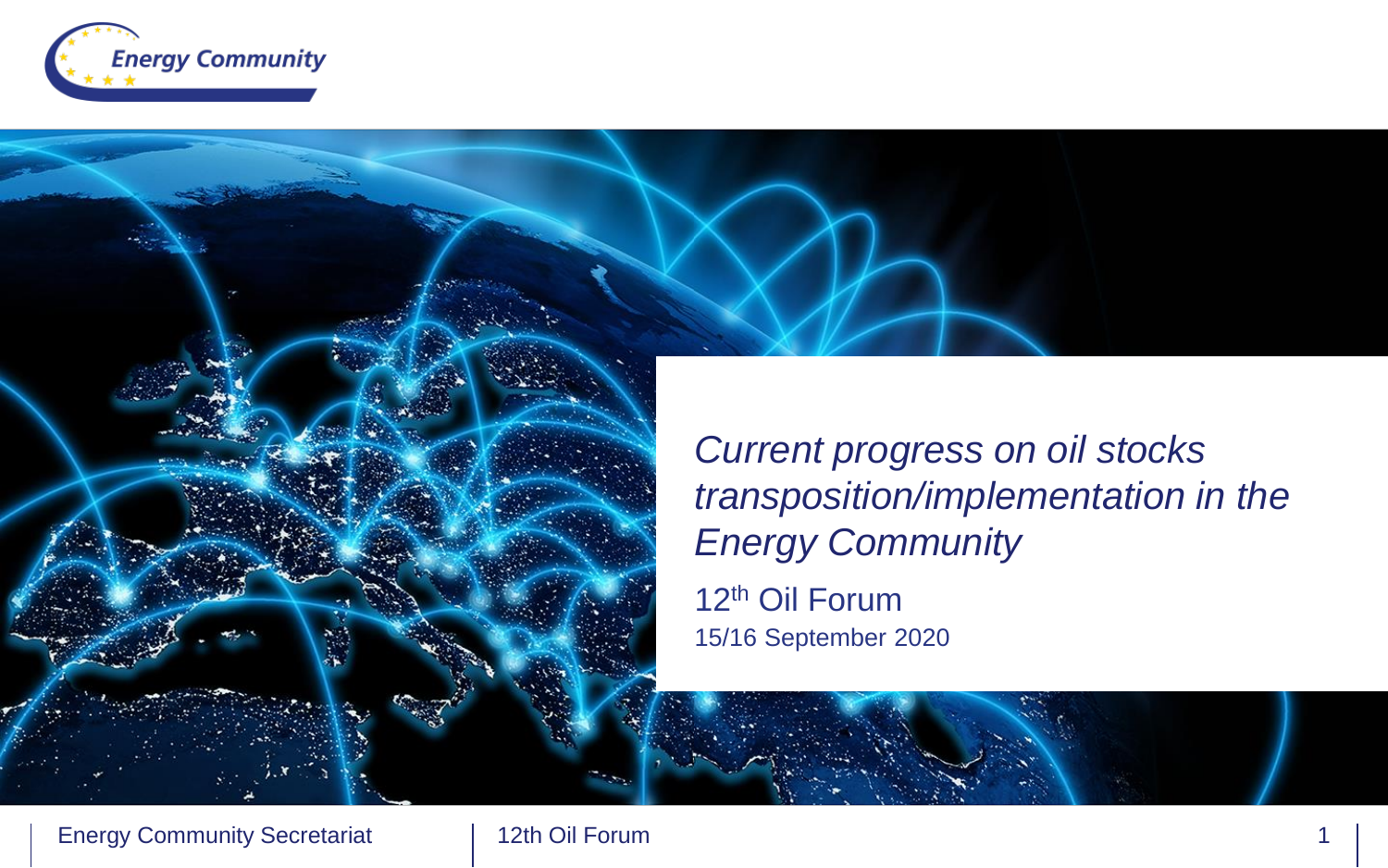### *TABLE OF CONTENTS*





- *Oil Data 2019*
- *Oil activity in the Contracting Parties*
- *Current progress on oil stocks in the Energy Community*
- *Next steps/Priorities*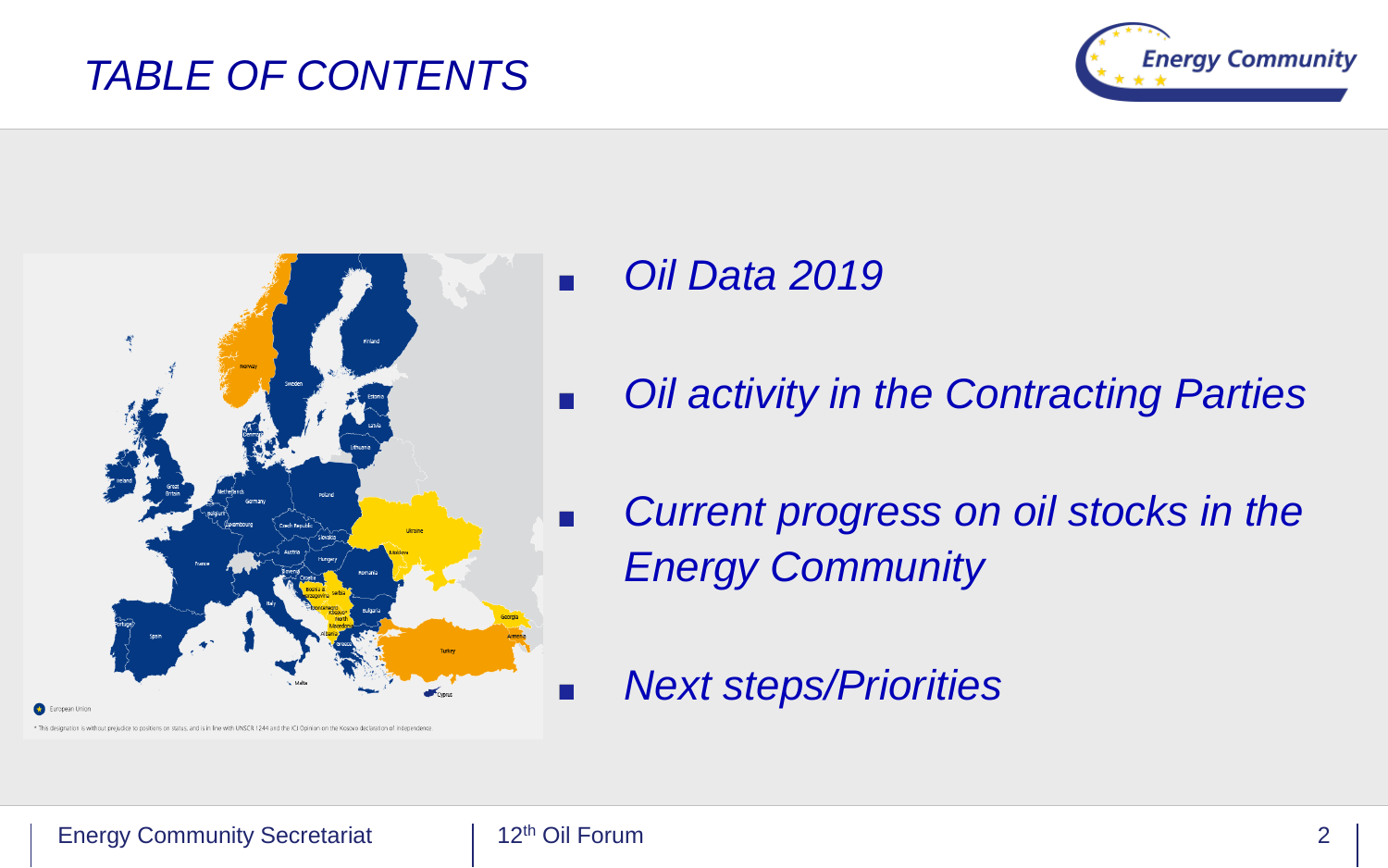### *Oil Data – 2019*

2019 Crude Oil and Petroleum Production – in million tonnes







#### 2019 vs 2018 Crude Oil and Petroleum Production – in million tonnes





#### Note: Abbreviations used for the CPs

\* This designation is without prejudice to positions on status, and is in line with UNSCR 1244 and the ICJ Opinion on the Kosovo declaration of independence.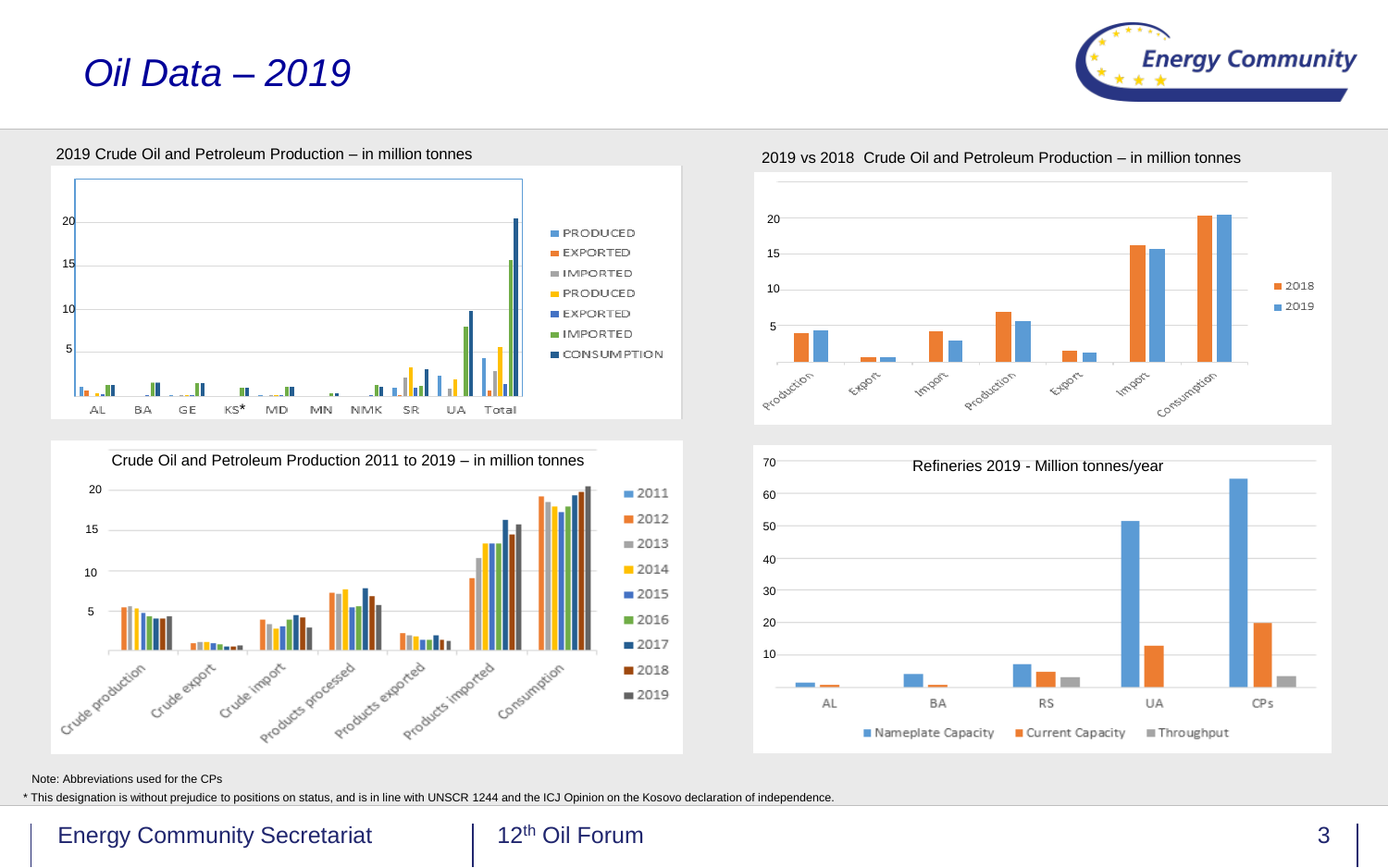



- **ENI signed a HC Agreement with the Albanian Government for Dumrea block**
- **SHELL activity in Shpirag block is going on. Commercial petroleum products are already discovered**
- Oil production in 2019 was 1.052 mt and for this year is expected to be around 0.9 mt. Oil export in 2019 increased by 10% - 642 mt in total. Import of PP was around 1.28 mt and its consumption was more or less the same **around 1.24 mt**
- **Albania is currently not connected to any international oil pipeline**
- Covid-19 impact: Oil extraction was stopped. The loss of crude oil production might be around 15% in 2020. **Operations restarted in May 2020. Downstream sector: April-May 2020 significant decrease on fuel consumption (decreased by 70%) and fuel prices dropped significantly**
- **Oil Stocks progress:**
	- . Draft Law relevant to emergency oil stockholding is ready and it will be submitted soon to the Government for **endorsement**
	- **However, definitive decisions on the most suitable draft Law have not been yet taken.**
	- Currently, the representatives of different institutions are discussing the Law in order to reach a final draft, which should **then be approved by the Government and afterwards by the Albanian Parliament**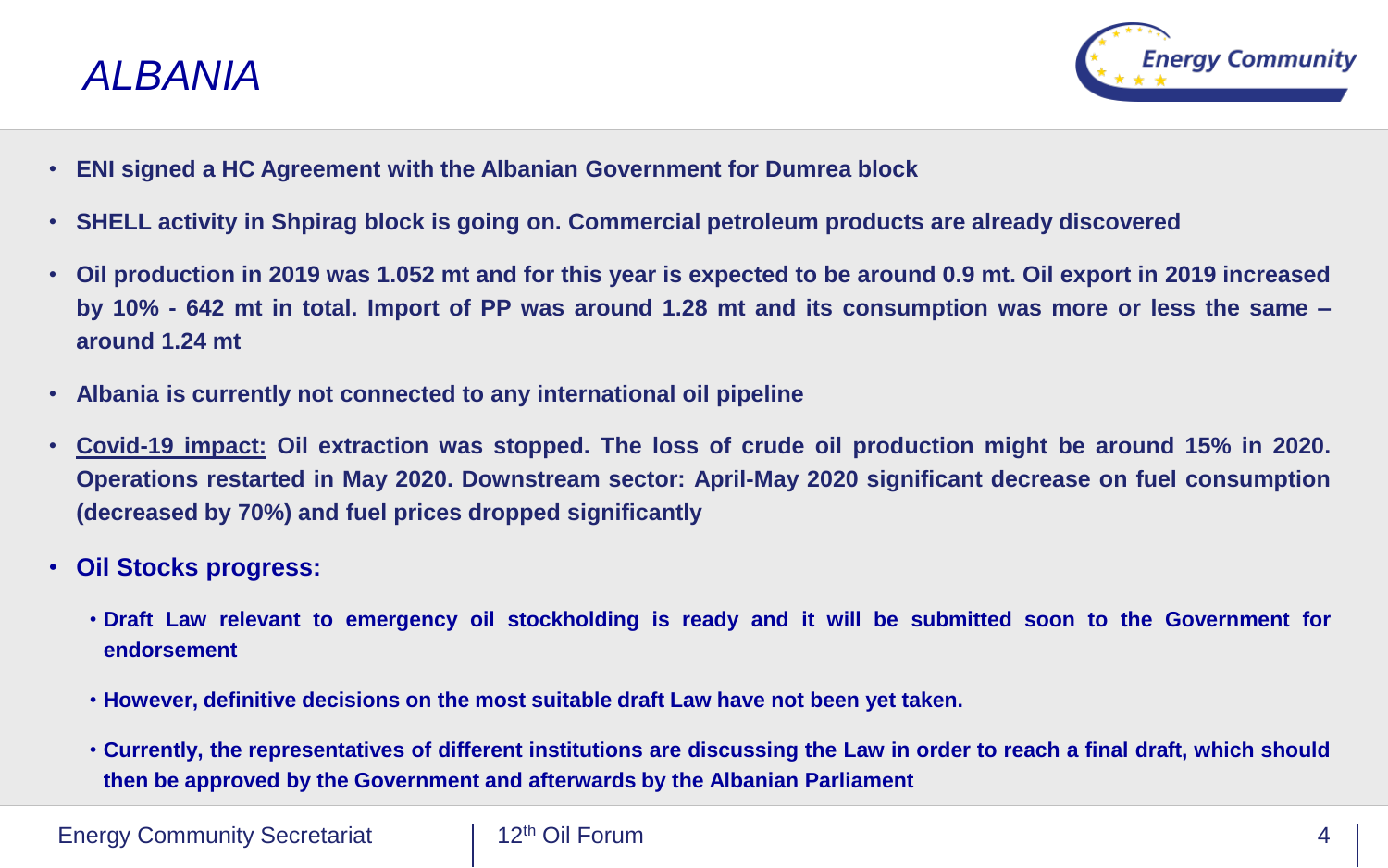## *BOSNIA AND HERZEGOVINA*



- **No domestic production of crude oil. Crude oil is imported mainly from Russia**
- . Oil refinery Brod shut down since October 2018. No domestic PP processed in the country. All PP **are exported**
- **The overall consumption PP (2019) was around 1,6 mt – a decrease of around 7% compared to 2018**
- **The oil and petroleum products market has been opened and liberalised since 2000**
- **Prices are set by the oil companies**
- **Oil Stocks progress:**
	- **Unfortunately no progress. No legislation on compulsory stocks of oil and petroleum products in place on State level**
	- **However - both entities have adopted/amended their respective laws**
	- **The Secretariat considers the transposition of the Council Directive 2009/119/EC on the state level legislation as a priority**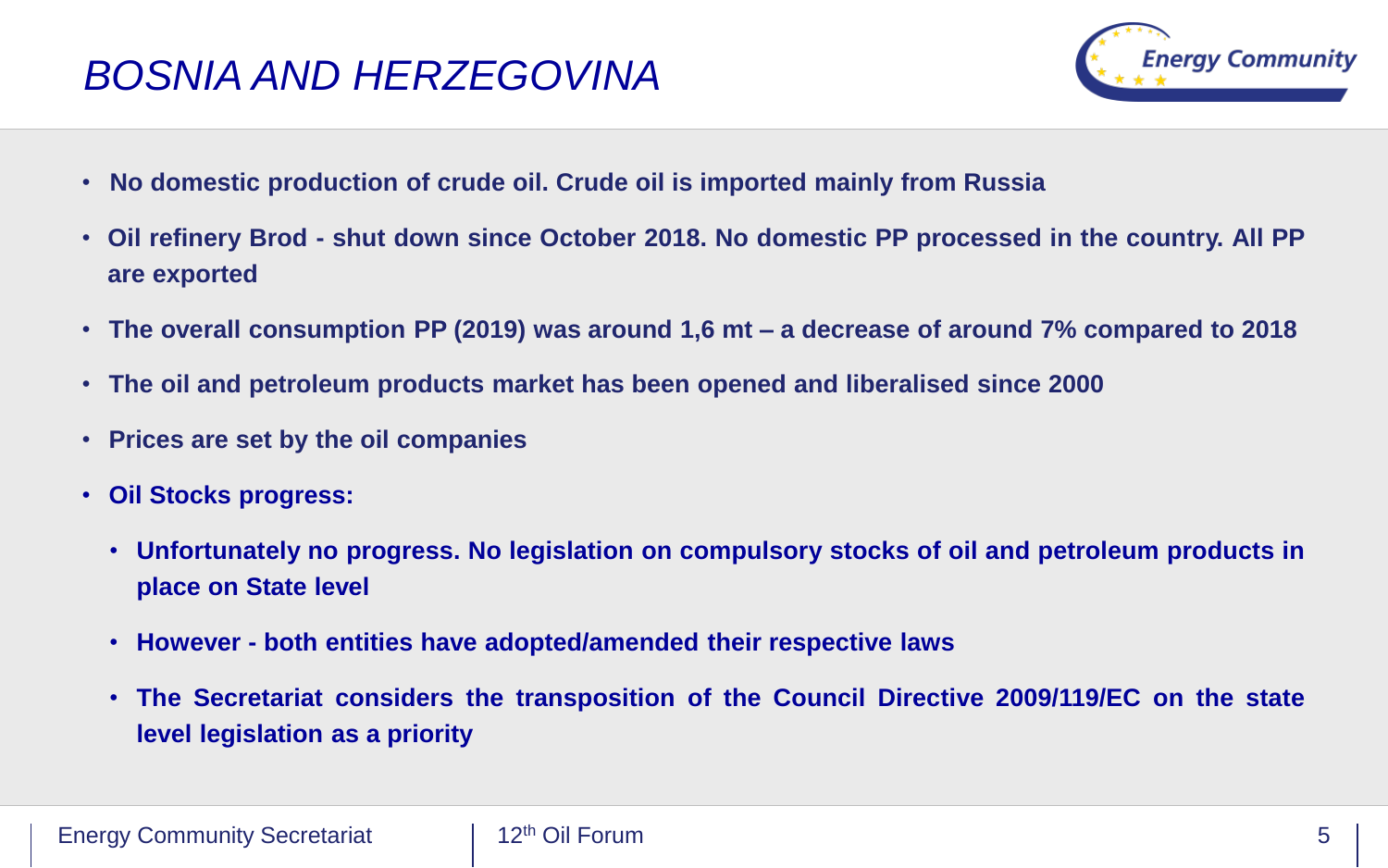



- **Georgia is almost 100% dependent on foreign imports of crude oil and refined petroleum products to satisfy its domestic demand. Oil production in Georgia is insignificant – around 35kt for 2019**
- **Even though oil resources and production are insignificant, the country compensates this drawback by serving as a corridor for oil transit**
- **2019 import of oil products was around 1.42 and mainly from Romania, Azerbaijan, Russia, Bulgaria, Greece, and Turkmenistan**
- **2019 oil consumption is roughly 1,46 million tonnes, an increase by 8,5% compared to 2018**
- **Oil Stocks progress:**
	- **Georgia holds no emergency oil stocks at present and no progress during the reporting period of two Oil FORA**
	- **The current draft of Oil Stockholding Act is under consultation with the economic operators.**
	- **So far, several questions are raised: lack of storage facilities, the impact of the oil stocks obligations on small importers, market competition, retail prices – and still open**
	- **Legal procedures (because of the parliamentary elections in 31 October 2020) could be started by the end of this year**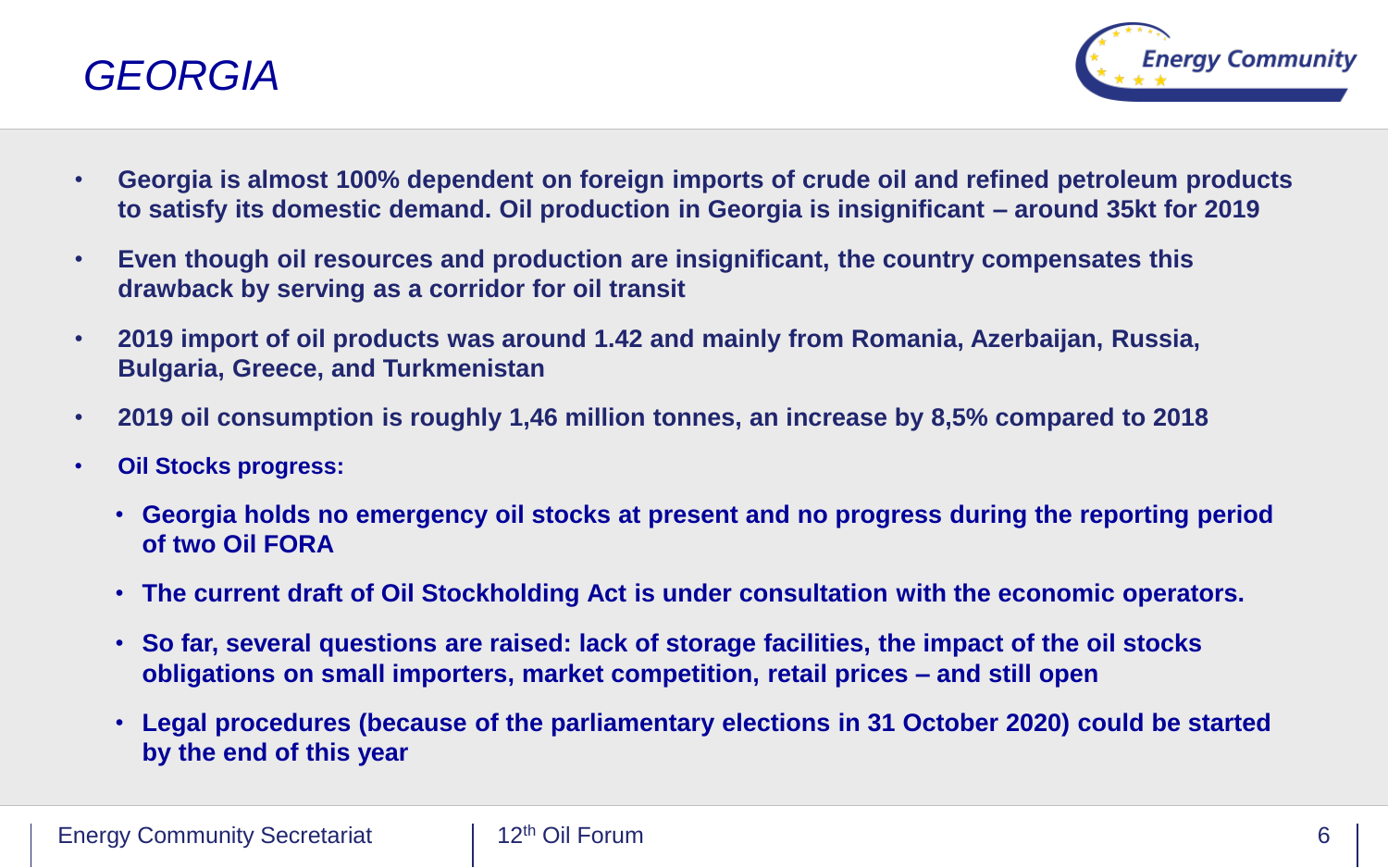



- **Without domestic oil production or a refinery, Kosovo is a net importer of petroleum products**
- **Petroleum products imported in 2019 amounted to around 0,92 an increase of 6% compared to 2018. The same goes for the overall consumption of petroleum products in 2019**
- **The oil market in Kosovo is completely reliant on imports of petroleum products an the market is fully liberalized**
- **Oil Stocks progress:**
	- **The existing Oil Market Law imposes an obligation on industry to keep oil stocks in the amount of 5% of the company's oil storage capacity - dedicated for purposes other than those prescribed by Oil Stocks Directive**
	- **The draft Law on emergency oil stockholding prepared in March 2014 is not yet adopted**
	- **The adoption of the new draft Law establishing the emergency oil stocks policy and the subsequent regulations should be the priority for Kosovo during 2020/2021**

\* This designation is without prejudice to positions on status, and is in line with UNSCR 1244 and the ICJ Opinion on the Kosovo declaration of independence.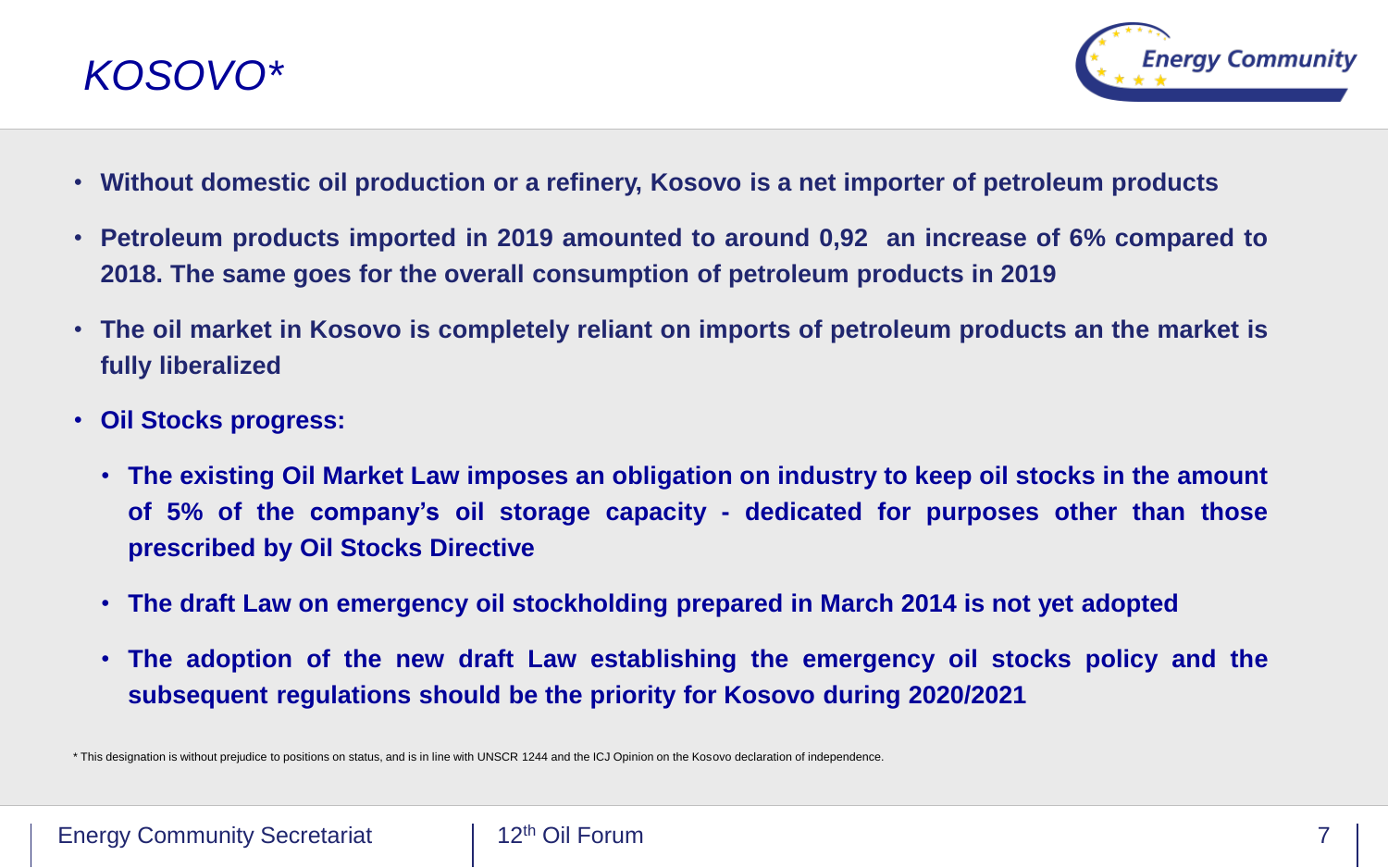



- **Moldova is completely reliant on imports of petroleum products to meet domestic oil demand**
- **The domestic oil production is insignificant – 4,8 kt**
- **Imported and consumed petroleum products in the amount of 1.03 mt in 2019 – more or less the same as in 2018**
- **During first half of 2020 the retail prices for oil products decreased by 20 % and its market is liberalized**
- **Oil Stocks progress:**
	- **Law on creating and maintaining a minimum level of oil product stocks drafted in 2017 is adjusted according to the new EU Directive 2018/1581**
	- **Moldova plans to submit the draft Law for a final coordination to stakeholders and then to submit it for adoption to the Government and Parliament till the end of this year**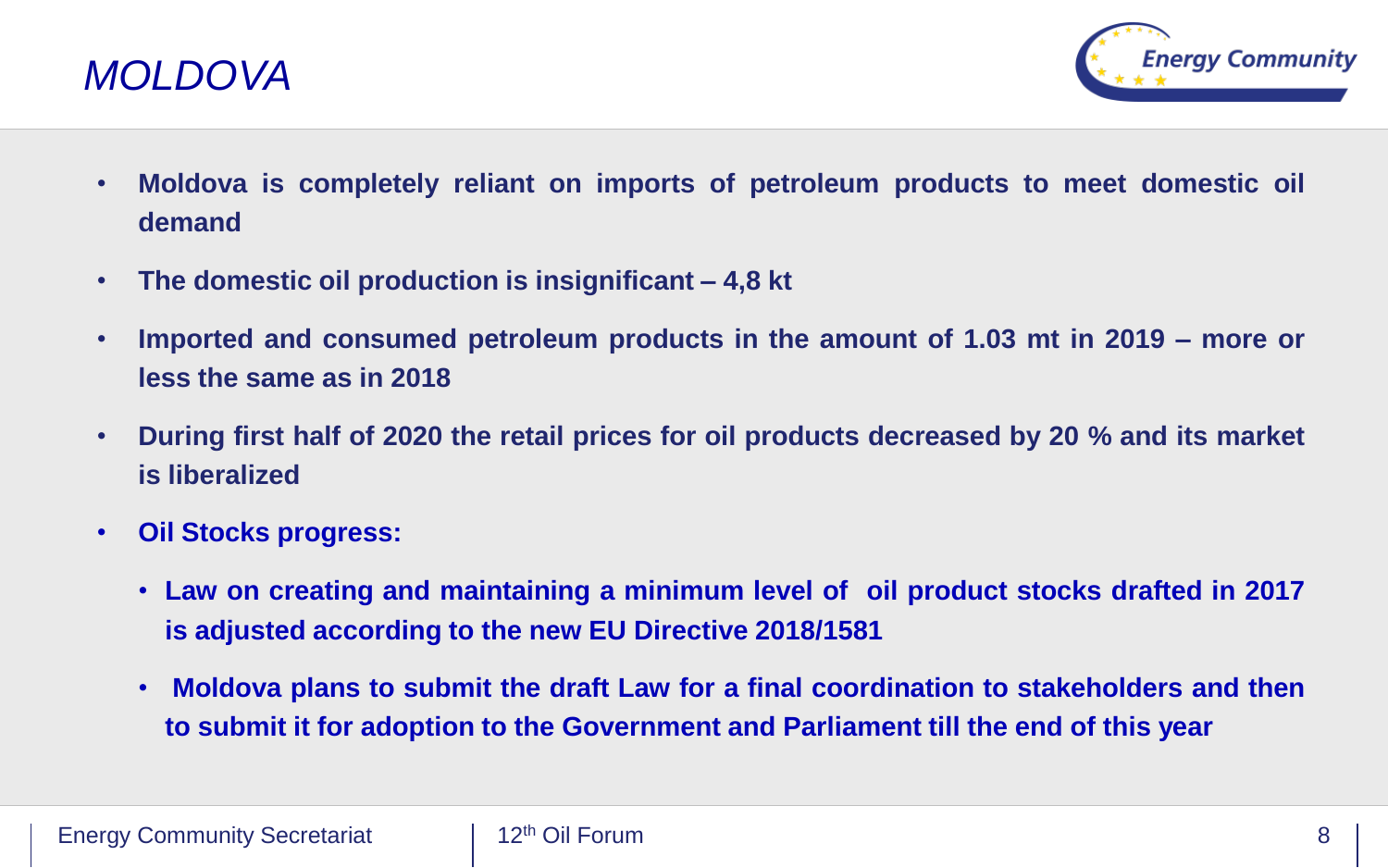



- Montenegro has no domestic crude oil production. There are also no refineries for crude oil processing or oil **pipelines. The majority of petroleum products are imported from Greece, Serbia and other neighbouring countries.**
- . Oil market is highly dominated by one company owned by Hellenic Petroleum. The prices of oil and **petroleum products are established by the State, according to the Decree on the Method of Setting Maximum Retail Prices of Petroleum Products (in force since 1 January 2011)**
- The import and consumption of petroleum products in Montenegro was at a level of around 357 kt in 2019. **Increased by 7% compared to 2018**
- **Offshore exploration activities are going on. Two concession contracts for the production of HCs have been** concluded: the first with Eni and Novatek for four blocks and the second with Energean for two blocks. The **first geophysical data was acquired in 2018 by Eni and Novatek. The Government has approved the extension** of the first exploration period and the exploration phase of the concession contracts, for a period of one year
- **Oil Stocks progress:**
- Unfortunately no progress. A new draft Law on Security of Supply of Oil Products, was finalized during the **third quarter of 2016 and transposes all provisions of Directive 2009/119/EC**
- **The draft Law is still being considered by different ministries**
- . Due to this, the adoption of the new draft Law in line with Directive 2009/119/EC is still pending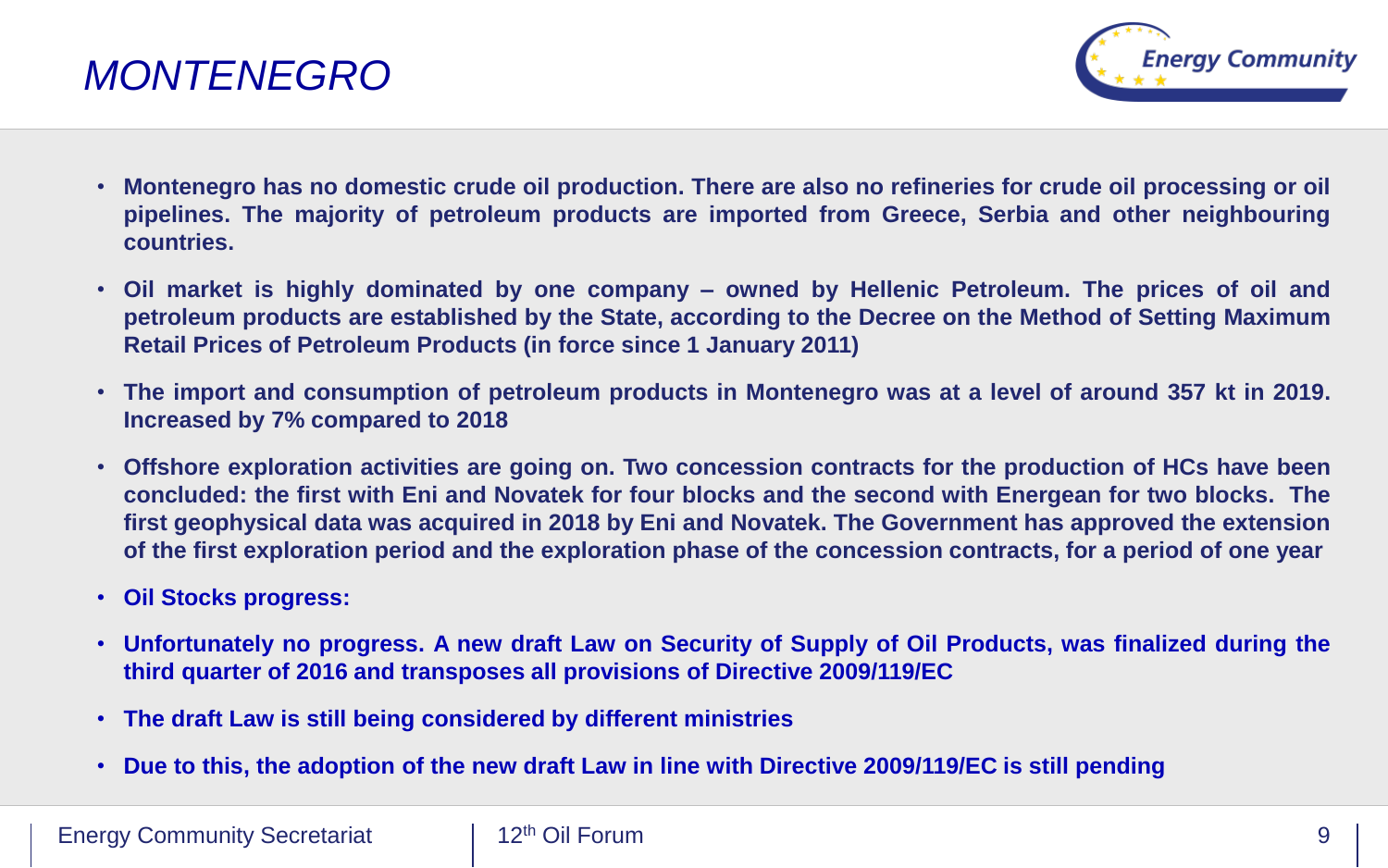### *NORTH MACEDONIA*



- **North Macedonia has no domestic crude oil production. No refinery in operation and therefore no import of crude oil for 2019**
- **The export of petroleum products has increased by 20% to 159 kt**
- The import of petroleum products has also increased by 13 % to a level of around 1,25 mt in 2019. **The overall consumption of petroleum products in 2019 was around 1,02 mt – increased by 7.5 % compared to 2018**
- **Oil Stocks progress:**
	- The Law on Compulsory Oil Reserves entered into force in September 2014 Applicable as of 1 January **2015 but the Parliament has adopted five subsequent Laws Amending the Law on Compulsory Oil Reserves, each time postponing the application of the Law by one year**
	- **According to the latest amendment, the Law is envisaged to enter into force as of 1 January 2021**
	- **The approval of the necessary by-laws and action plans is expected by the end of this year**
	- **The country's oil stocks corresponded to 80 days of average daily consumption in September 2020, an increase from August 2019 when stocks stood at 74 days**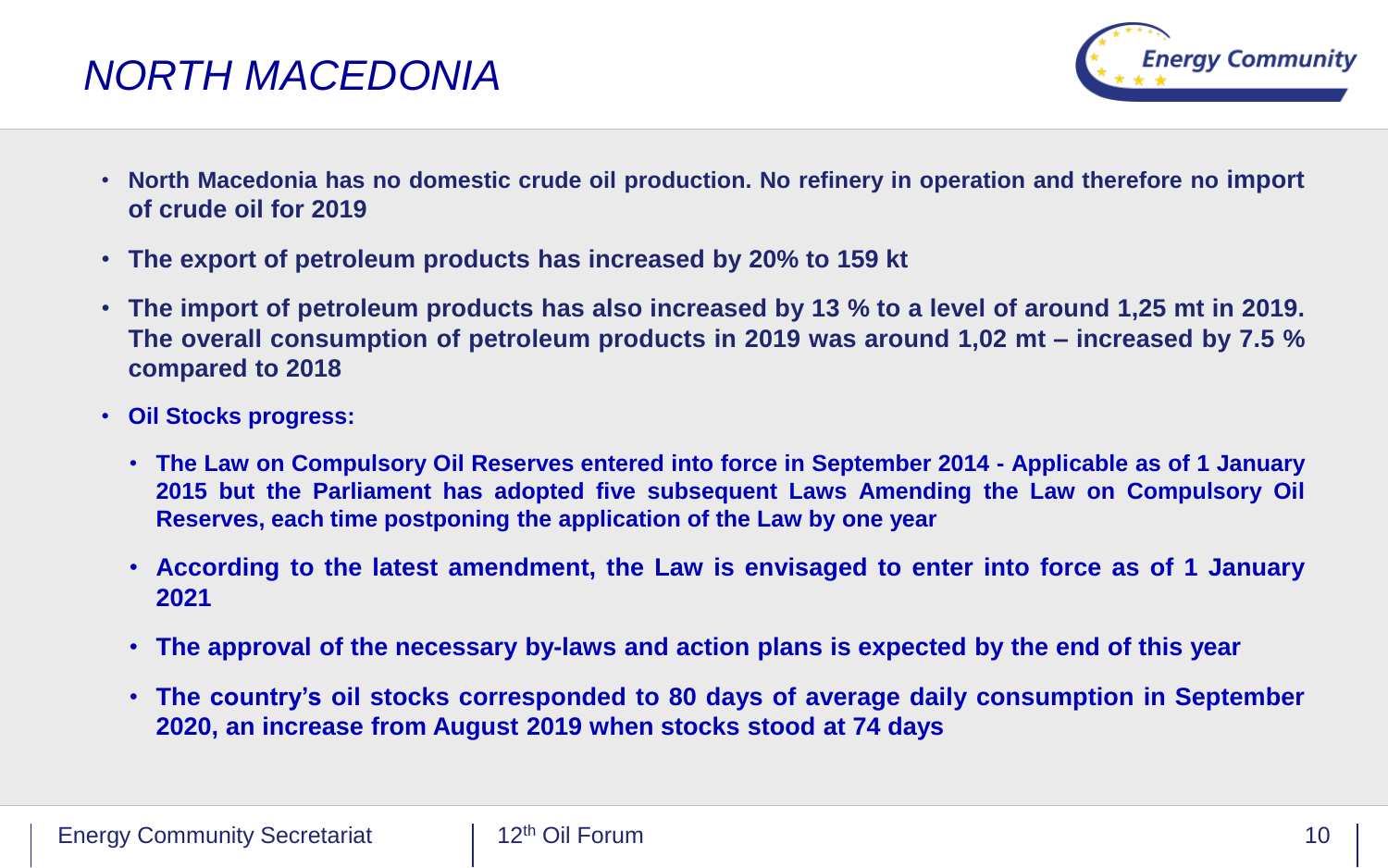



- **Oil production in 2019 was 0,92, mt an increase by less than 1% compared to 2018**
- **Oil export in 2019 was 32,4 kt in total. Import of petroleum products was around 1.2 mt and domestic production processed by NIS Pančevo Refinery was 3.34 mt. The export of petroleum products was 0.9 mt, whereas its consumption was around 3.1 mt - a decrease by 5.4% compared to 2018**
- **Oils Stocks progress:**
	- **One regulation has been adopted during this reporting period between two Fora, namely:**
		- **The Rulebook on Defining the Yearly Programme of Emergency Oil for 2020**
	- **During 2019/2020, activities on the formation of emergency oil stocks reserves have continued:**
		- Two public procurements took place, one on the purchase of crude oil in the amount of 16 kt and Euro **Diesel in the amount of 6 kt**
		- **Tickets' public procurement for 50 kt of petroleum products - accomplished**
		- **The estimated number of days of emergency reserves calculated based on inland consumption is currently around 20**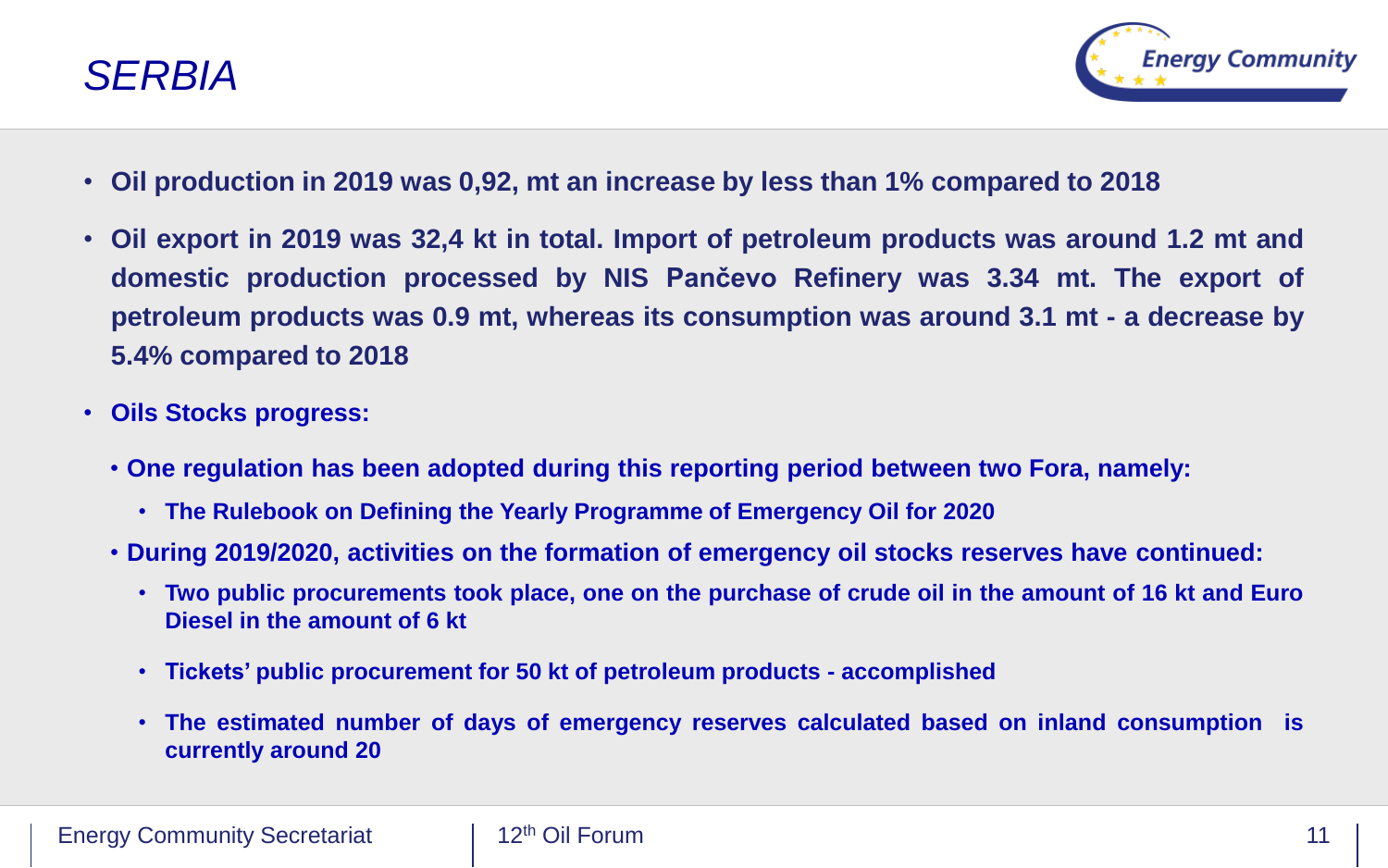



- **Ukraine is currently dependent on crude oil and petroleum products imports. More than 90% of the overall consumption of petroleum products in the country is imported. Crude oil production was around 2,43 mt in 2019. No Crude oil exports in 2019. Import of crude oil increased by 3% to 0.8 kt in 2019**
- **Domestic production of petroleum products was around 2 mt. There are no data for import/export of 2019 petroleum products**
- **The overall consumption of petroleum products in 2019 was 9,76 mt – steady for the past decade**
- **Oil Stocks progress:**
	- **Ukraine has currently no legal framework on emergency oil stocks**
	- **Draft Law : "On minimum stocks of crude oil and petroleum products"– is still pending**
	- **No final decision has been yet made on a specific model for emergency oil stockholding**
	- **EU4Energy Governance is supporting Ukraine in introducing the Oil Stocks Directive by developing secondary legal acts**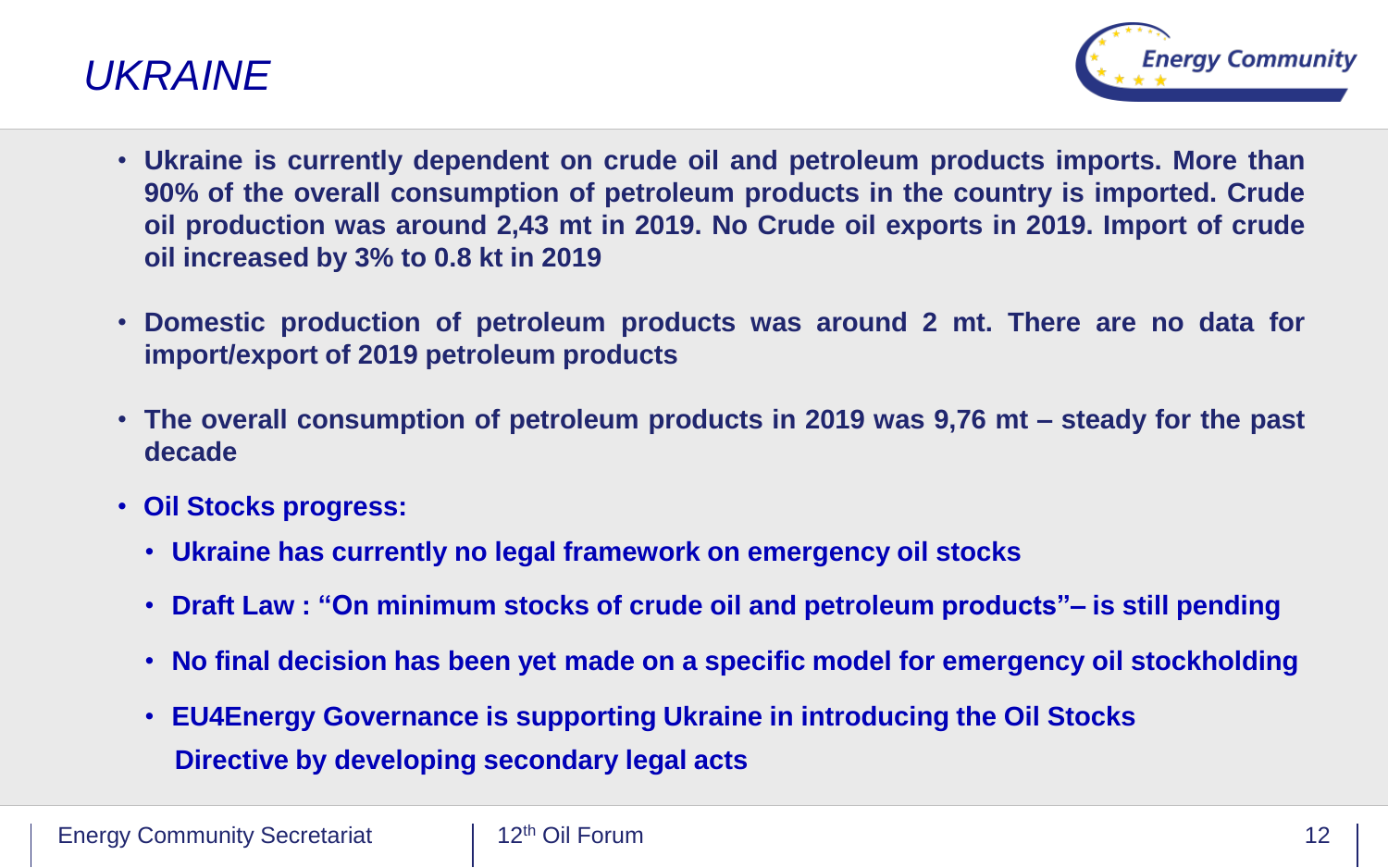

Oil supply security is a matter of national security and a social responsibility. Every CP must undertake this responsibility irrespective of any international obligations

No real progress in the Contracting Parties and it would not be enough time to ensure a quick transposition and consequently full implementation of the Oil Stocks Directive by 1 January 2023

Key priority for all Contracting Parties should be considered the transposition of primary and secondary legislation in compliance with the Oil Stocks Directive 2009/119/EC

By establishing the necessary framework for data reporting under the Directive, more timely and detailed information on oil supply and demand will become available and should be used to increase market transparency and openness